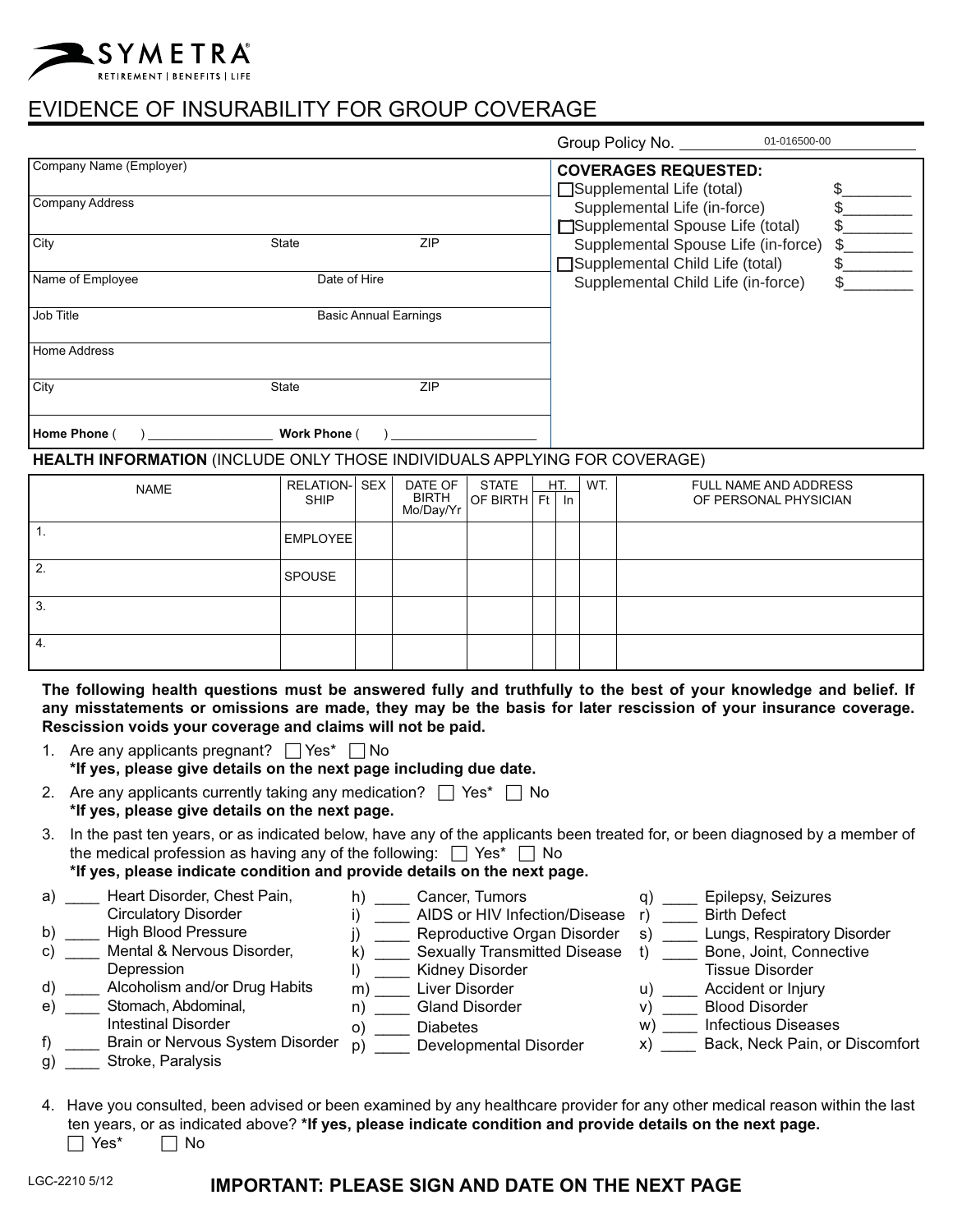#### **HEALTH INFORMATION**

| Question<br>$\#$<br>$\mathop{\sf Or}\nolimits$<br>Letter | Name of Person | Details of Yes<br>Answers | Onset<br>Mo. Yr. | Duration | Degree of Recovery | Full Name and Full<br>Address of Attending<br>Physician |
|----------------------------------------------------------|----------------|---------------------------|------------------|----------|--------------------|---------------------------------------------------------|
|                                                          |                |                           |                  |          |                    |                                                         |
|                                                          |                |                           |                  |          |                    |                                                         |
|                                                          |                |                           |                  |          |                    |                                                         |
|                                                          |                |                           |                  |          |                    |                                                         |
|                                                          |                |                           |                  |          |                    |                                                         |
|                                                          |                |                           |                  |          |                    |                                                         |
|                                                          |                |                           |                  |          |                    |                                                         |
|                                                          |                |                           |                  |          |                    |                                                         |
|                                                          |                |                           |                  |          |                    |                                                         |
|                                                          |                |                           |                  |          |                    |                                                         |
|                                                          |                |                           |                  |          |                    |                                                         |
|                                                          |                |                           |                  |          |                    |                                                         |
|                                                          |                |                           |                  |          |                    |                                                         |

## **Please read the following notice that we are required by law to give you.**

Any person who, with intent to defraud or knowing he/she is facilitating a fraud against an insurer, submits an application or files a claim containing a false or deceptive statement may be guilty of insurance fraud.

CALIFORNIA: For your protection California law requires the following to appear: Any person who knowingly presents a false or fraudulent claim for payment of a loss is guilty of a crime and may be subject to fines and confinement in state prison.

 $\tt{FLORIDA}$ : Any person who knowingly and with intent to injure, defraud, or deceive any insurer files a statement of claim or an application containing any false, incomplete, or misleading information is guilty of a felony of the third degree.

MAINE: It is a crime to knowingly provide false, incomplete or misleading information to an insurance company for the purpose of defrauding the company. Penalties may include imprisonment, fines or a denial of insurance benefits.

| Signature of Employee: | Print Name:        | Date: |
|------------------------|--------------------|-------|
| Signature of Spouse:   | <b>Print Name:</b> | Date: |
| (if applying)          |                    |       |